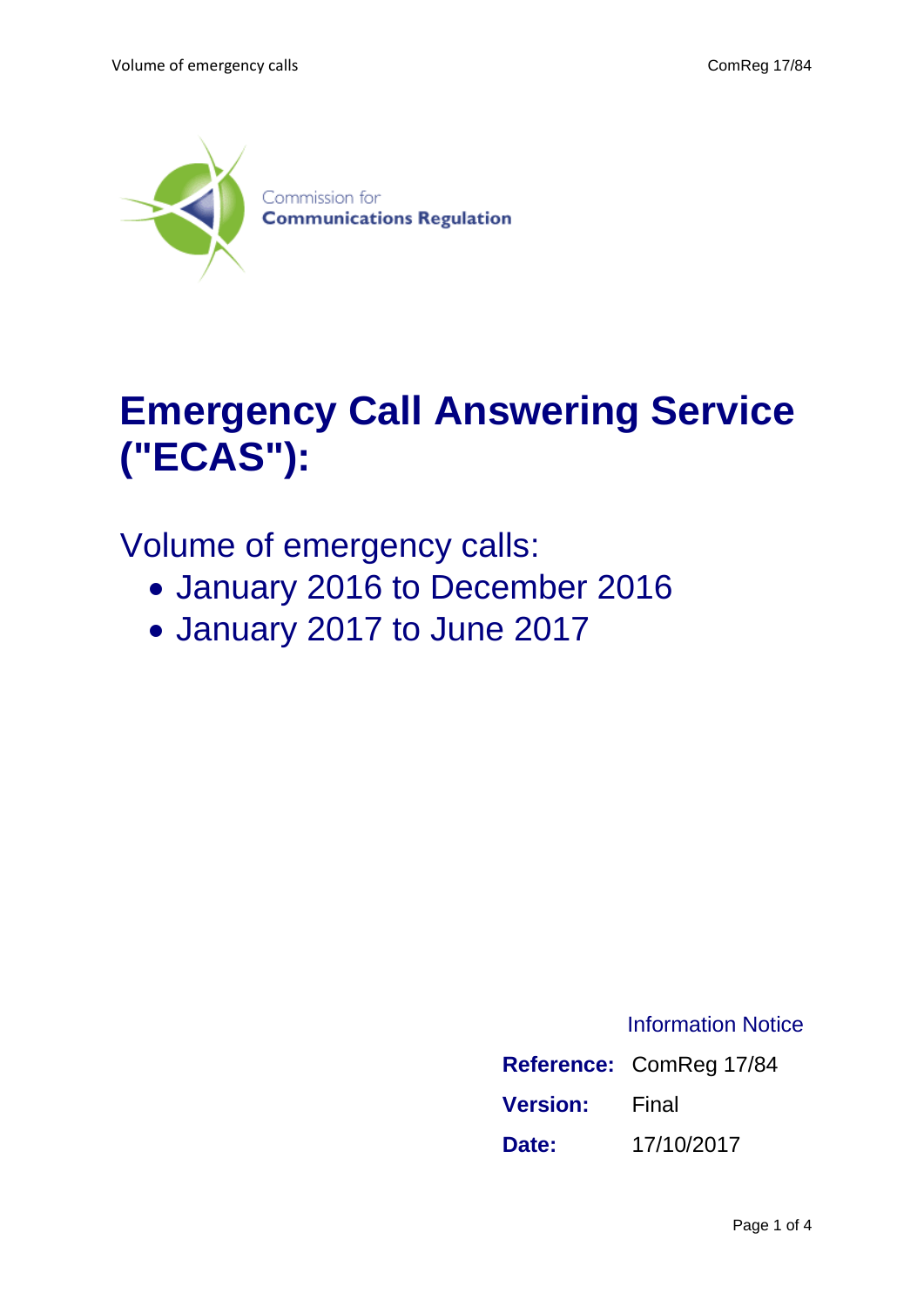- 1. BT Ireland is currently the ECAS operator. Fixed and mobile electronic communications service providers pay the CHF to the ECAS operator.
- 2. Under Section 58D of the Communications Regulation Act, 2002, as amended, ("the Act") the Commission is required to conduct an annual review of the maximum permitted call handling fee ("CHF") that the ECAS operator can charge for handling emergency calls.
- 3. In determining the CHF, $1$  the volume of emergency calls handled is a relevant factor for the Commission to consider.
- 4. The Commission considers it appropriate to make stakeholders aware of the trend in call volumes recorded by the ECAS operator.

**<sup>.</sup>** <sup>1</sup> See section 58 D (a) of the Act.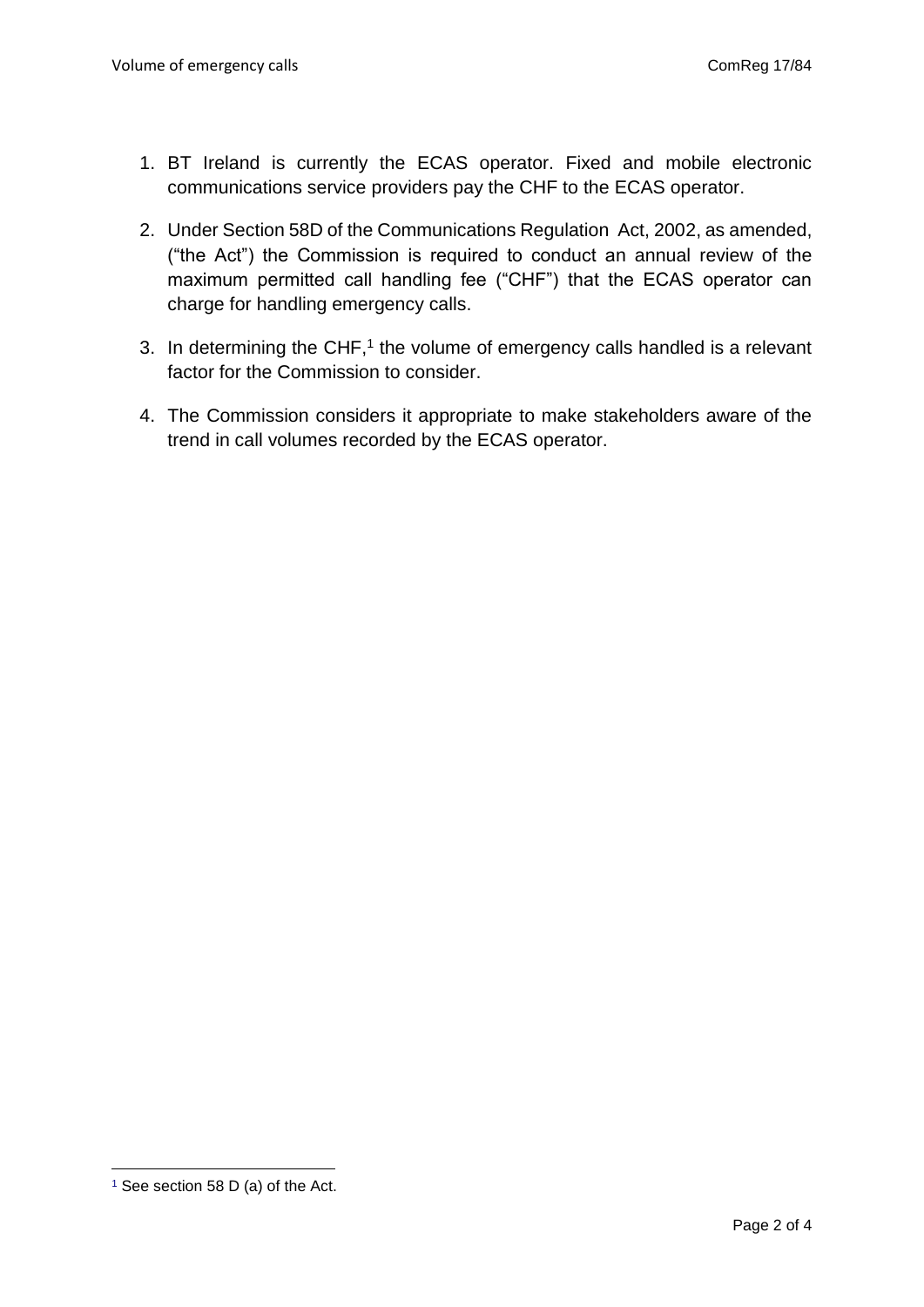5. The table below shows the volume of calls to the ECAS operator for the period January 2016 to December 2016, with a comparison for the same period in 2015.

|                                               | 2016      | 2015      | difference     | % difference |
|-----------------------------------------------|-----------|-----------|----------------|--------------|
| January                                       | 156,533   | 165,315   | <8,782>        | $-5.31%$     |
| February                                      | 145,609   | 142,903   | 2,706          | 1.89%        |
| March                                         | 154,608   | 159,547   | $<$ 4,939>     | $-3.10%$     |
| April                                         | 141,023   | 152,329   | $<$ 11,306 $>$ | $-7.42%$     |
| May                                           | 146,416   | 153,251   | <6,835>        | $-4.46%$     |
| June                                          | 143,375   | 151,004   | < 7,629        | $-5.05%$     |
| July                                          | 150,828   | 158,923   | <8,095>        | $-5.09%$     |
| August                                        | 151,352   | 160,555   | < 9,203        | $-5.73%$     |
| September                                     | 143,314   | 142,688   | 626            | 0.44%        |
| October                                       | 145,828   | 152,176   | < 6,348        | $-4.17%$     |
| November                                      | 131,038   | 147,959   | $<$ 16,921>    | $-11.44%$    |
| December                                      | 151,242   | 173,685   | $<$ 22,443>    | $-12.92%$    |
| January to<br><b>December</b><br><b>Total</b> | 1,761,166 | 1,860,335 | $<$ 99,169>    | $-5.33%$     |